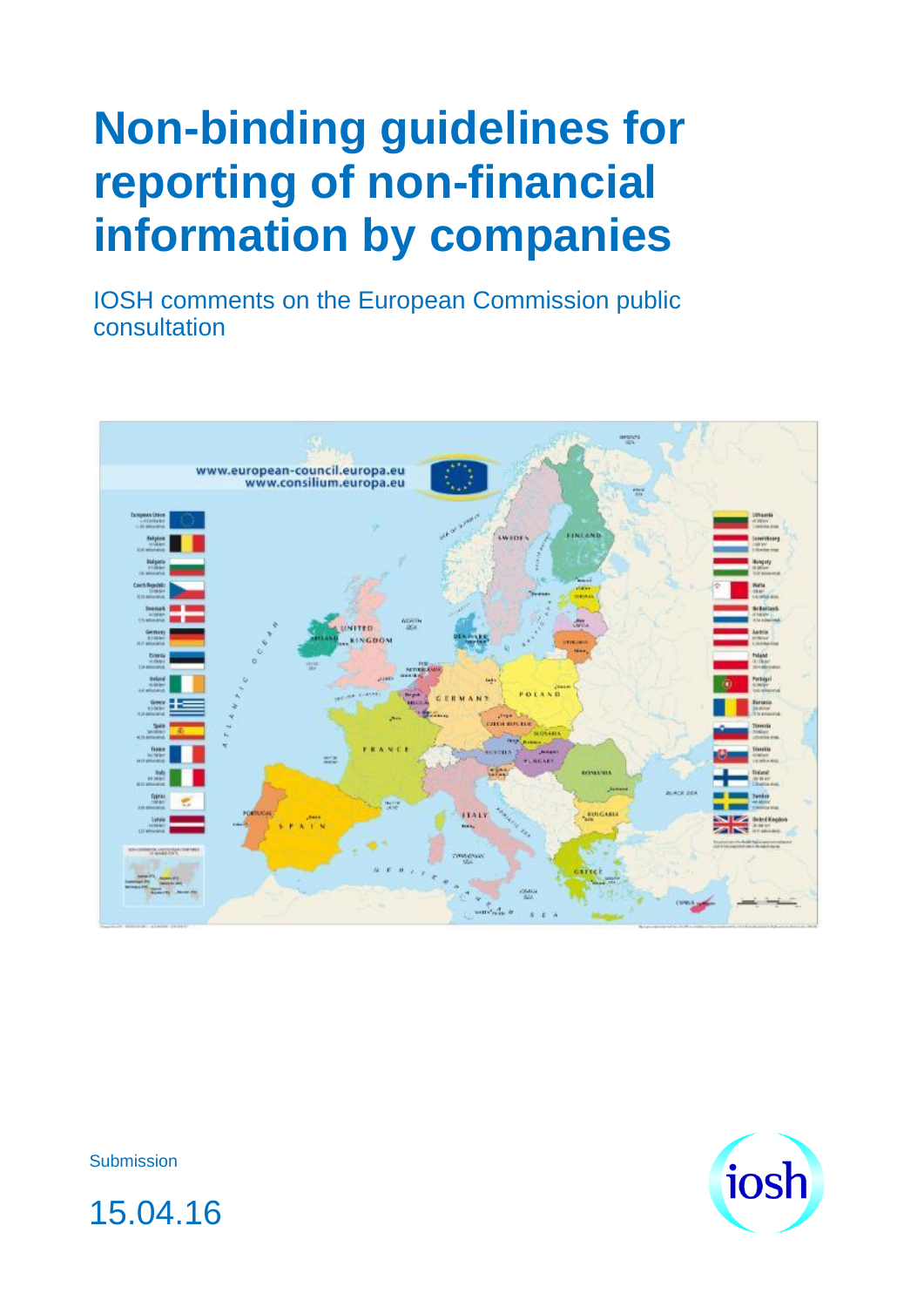

## **Public consultation on non-binding guidelines on methodology for reporting non-financial information**

Fields marked with \* are mandatory.

## **Introduction**

The [Directive 2014/95/EU on disclosure of non-financial and diversity information by certain la](http://eur-lex.europa.eu/legal-content/EN/TXT/?uri=CELEX:32014L0095)rge [undertakings and groups](http://eur-lex.europa.eu/legal-content/EN/TXT/?uri=CELEX:32014L0095) entered into force on 6 December 2014, after having been published in the EU Official Journal on 15 November 2014. The [Directive 2014/95/EU](http://eur-lex.europa.eu/legal-content/EN/TXT/?uri=CELEX:32014L0095) amends [Directive 2013/34/EU](http://eur-lex.europa.eu/legal-content/EN/TXT/?uri=CELEX:32014L0034) on the annual financial statements, consolidated statements and related reports of certain types of undertakings.

The [Directive 2014/95/EU](http://eur-lex.europa.eu/legal-content/EN/TXT/?uri=CELEX:32014L0095) aims at improving the transparency of certain large EU companies as regards non-financial information, and focuses on relevant, useful information.

Following Article 1 of the Directive, the new disclosure requirements apply to large public-interest entities with more than 500 employees. The concept of public-interest entities is defined in Article 2 of [Directive 2013/34/EU](http://eur-lex.europa.eu/legal-content/EN/TXT/?uri=CELEX:32013L0034), and includes companies listed in EU markets, as well as some unlisted companies, such as credit institutions, insurance companies, and other companies that are so designated by Member States because of their activities, size or number of employees.

Article 1 of the Directive establishes that companies concerned shall include in the management report a non-financial statement containing information relating to, as a minimum:

- Environmental matters
- Social and employee matters
- Respect for human rights
- Anti-corruption and bribery matters.

Article 1 of the Directive also establishes that the non-financial statement shall include: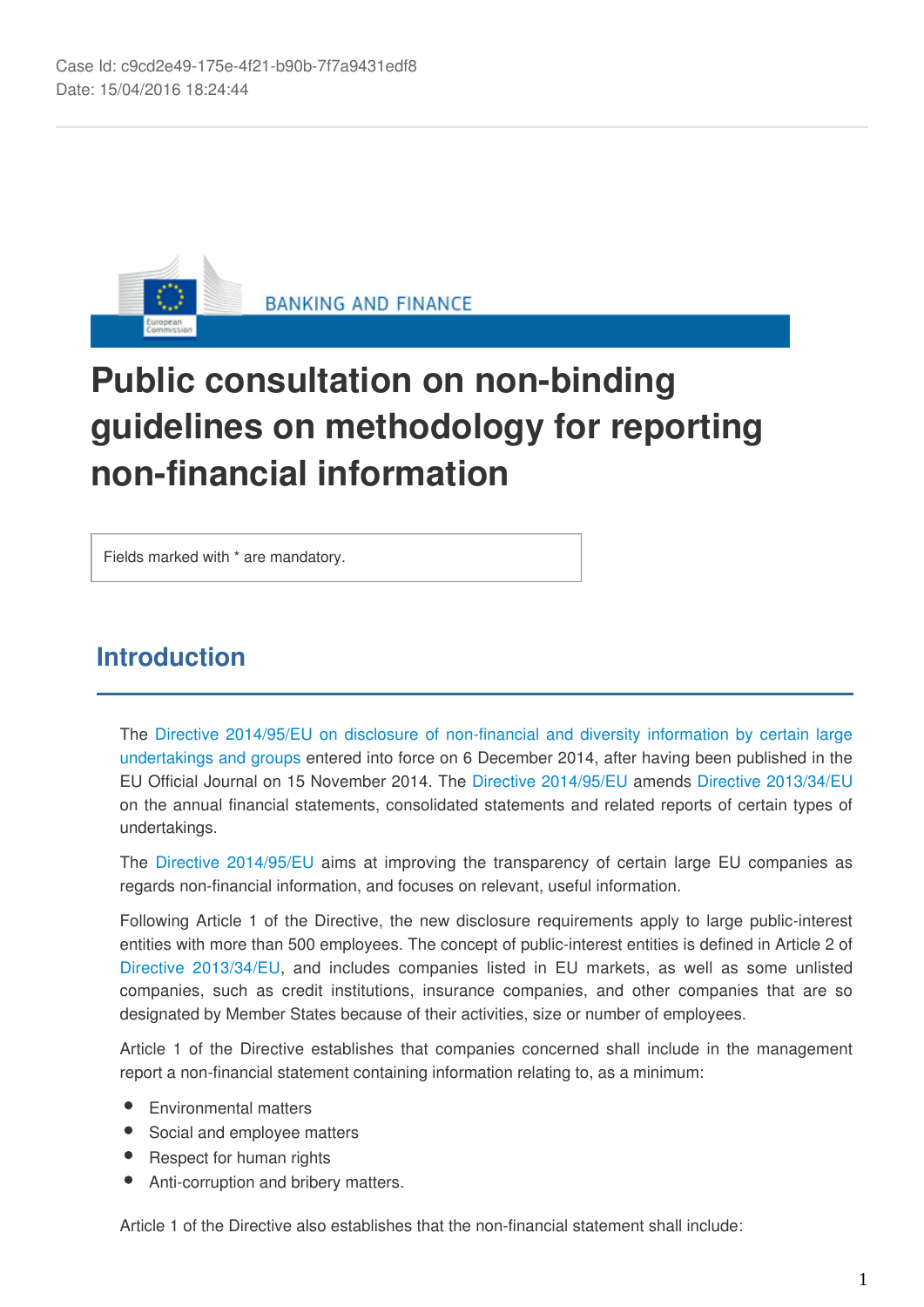- 1. a brief description of the undertaking's business model;
- 2. a description of the policies pursued by the undertaking in relation to those matters, including due diligence processes implemented;
- 3. the outcome of those policies;
- 4. the principal risks related to those matters linked to the undertaking's operations including, where relevant and proportionate, its business relationships, products or services which are likely to cause adverse impacts in those areas, and how the undertaking manages those risks;
- 5. non-financial key performance indicators relevant to the particular business.

Companies, investors and society at large will benefit from increased transparency as it leads to stronger long-term performance. This is important for Europe's long-term competitiveness and the creation of jobs. Investors are more and more interested in non-financial information in order to have a comprehensive understanding of a company's position and performance, and to analyse and factor this information in their investment-decision process. The [Directive 2014/95/EU](http://eur-lex.europa.eu/legal-content/EN/TXT/?uri=CELEX:32014L0095) aims at enhancing the consistency and comparability of non-financial information disclosed throughout the Union (recital 6).

The Directive has been designed in a non-prescriptive manner, and leaves significant flexibility for companies to disclose relevant information in the way that they consider most useful. Companies may rely on national frameworks, Union-based frameworks such as the Eco-Management and Audit Scheme (EMAS), or international frameworks such as the United Nations (UN) Global Compact, the Guiding Principles on Business and Human Rights implementing the UN 'Protect, Respect and Remedy' Framework, the Organisation for Economic Co-operation and Development (OECD) Guidelines for Multinational Enterprises, the International Organisation for Standardisation's ISO 26000, the International Labour Organisation's Tripartite Declaration of principles concerning multinational enterprises and social policy, the Global Reporting Initiative, or other recognised international frameworks (recital 9). Companies may also consider the sectorial OECD Due Diligence Guidance for Responsible Supply Chains of Minerals from Conflict-Affected and High-Risk Areas, as appropriate.

In order to provide further guidance and help companies implement these provisions the co-legislators have tasked the Commission with the preparation of non-binding guidelines on methodology for reporting non-financial information. Article 2 of the Directive refers to "guidance on reporting", and sets out that "the Commission shall prepare non-binding guidelines on methodology for reporting non-financial information, including non-financial key performance indicators, general and sectoral, with a view to facilitating relevant, useful and comparable disclosure of non-financial information by undertakings. [...]" The objective of the non-binding guidelines is to facilitate the disclosure of non-financial information by undertakings (recital 17).

The purpose of this public consultation is to collect information and views from stakeholders on guidance on reporting of non-financial information by companies across all sectors.

At this time, it is premature to prejudge what form the guidelines should take. This will depend on the outcome of this consultation. The guidelines should be relevant and useful across all economic sectors, and cover appropriately general principles, methodology, and non-financial key performance indicators.

In providing their input to this consultation, stakeholders are invited to consider the companies and groups concerned under Article 1 of the Directive. The new disclosure requirements relating to non-financial information apply to large public-interest entities with more than 500 employees. The concept of public-interest entities is defined in Article 2 of [Directive 2013/34/EU](http://eur-lex.europa.eu/legal-content/EN/TXT/?uri=CELEX:32013L0034), and includes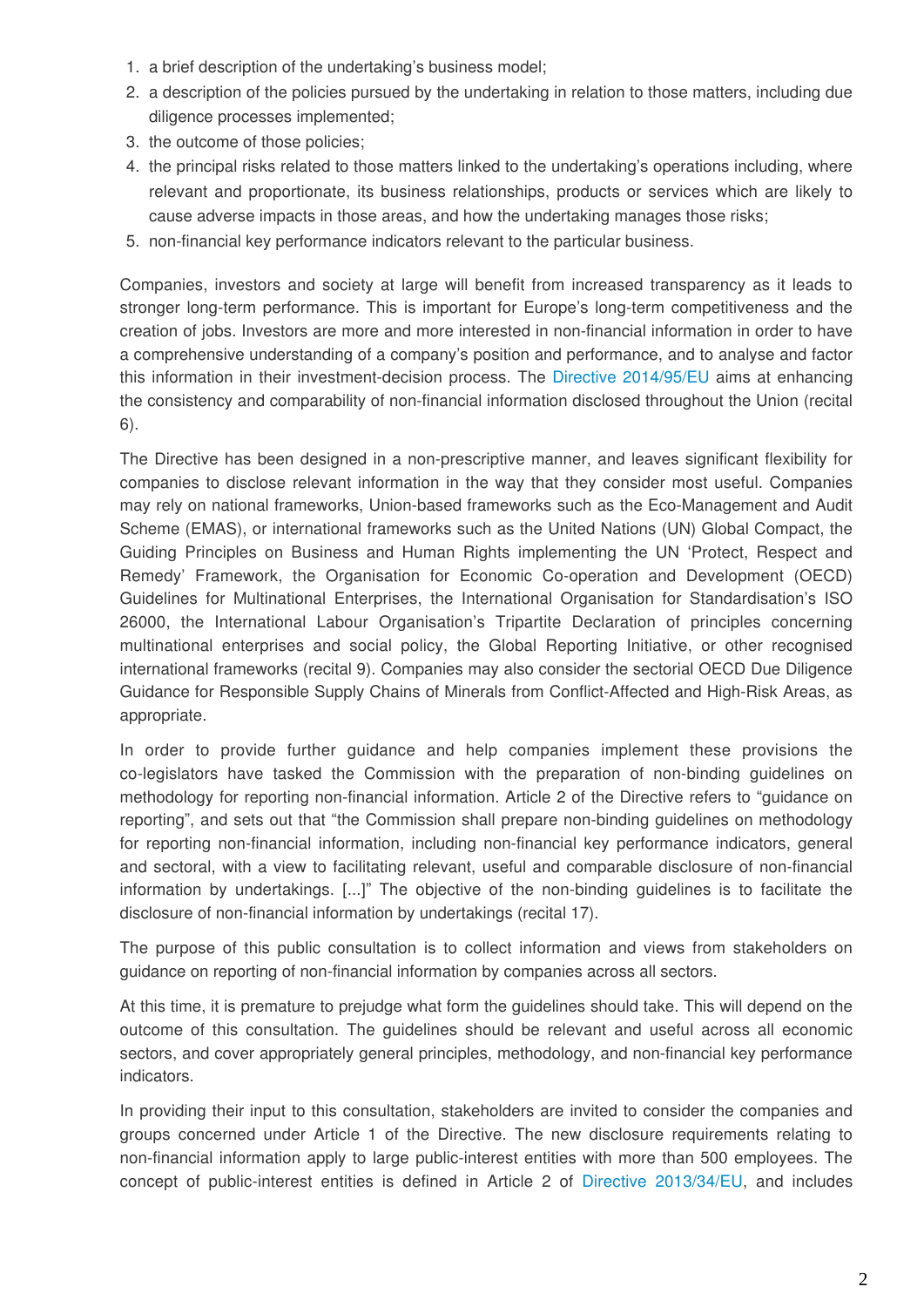companies listed in EU markets as well as some unlisted companies, such as credit institutions, insurance companies, and other companies that are so designated by Member States because of their activities, size or number of employees.

**Please note**: In order to ensure a fair and transparent consultation process **only responses received through our online questionnaire will be taken into account** and included in the report summarising the responses. Should you have a problem completing this questionnaire or if you require particular assistance, please contact fisma-non-financial-reporting-guidelines@ec.europa.eu.

More information:

- [on this consultation](http://ec.europa.eu/finance/consultations/2016/non-financial-reporting-guidelines/index_en.htm)
- [on the protection of personal data regime for this consultation](http://ec.europa.eu/finance/consultations/2016/non-financial-reporting-guidelines/docs/privacy-statement_en.pdf)  $\mathbb{Z}$

## **1. Information about you**

- **\*** Are you replying as:
	- $\bullet$  a private individual
	- <sup>o</sup> an organisation or a company
	- a public authority or an international organisation

## **\*** Name of your organisation:

Institution of Occupational Safety and Health

#### Contact email address:

**The information you provide here is for administrative purposes only and will not be published**

richard.jones@iosh.co.uk

**\*** Is your organisation included in the Transparency Register?

(If your organisation is not registered, [we invite you to register here,](http://ec.europa.eu/transparencyregister/public/homePage.do?locale=en) although it is not compulsory to be registered to reply to this consultation. [Why a transparency register?\)](http://ec.europa.eu/transparencyregister/public/staticPage/displayStaticPage.do?locale=en&reference=WHY_TRANSPARENCY_REGISTER)

Yes

© No

**\*** If so, please indicate your Register ID number:

913858710558-02

- **\*** Type of organisation:
	-
	-
	- $\circledcirc$  Industry association  $\circledcirc$  Media
	- $\bullet$  Non-governmental organisation  $\bullet$  Think tank
	- Academic institution Company, SME, micro-enterprise, sole trader
	- C Consultancy, law firm C Consumer organisation
		- -

0

◉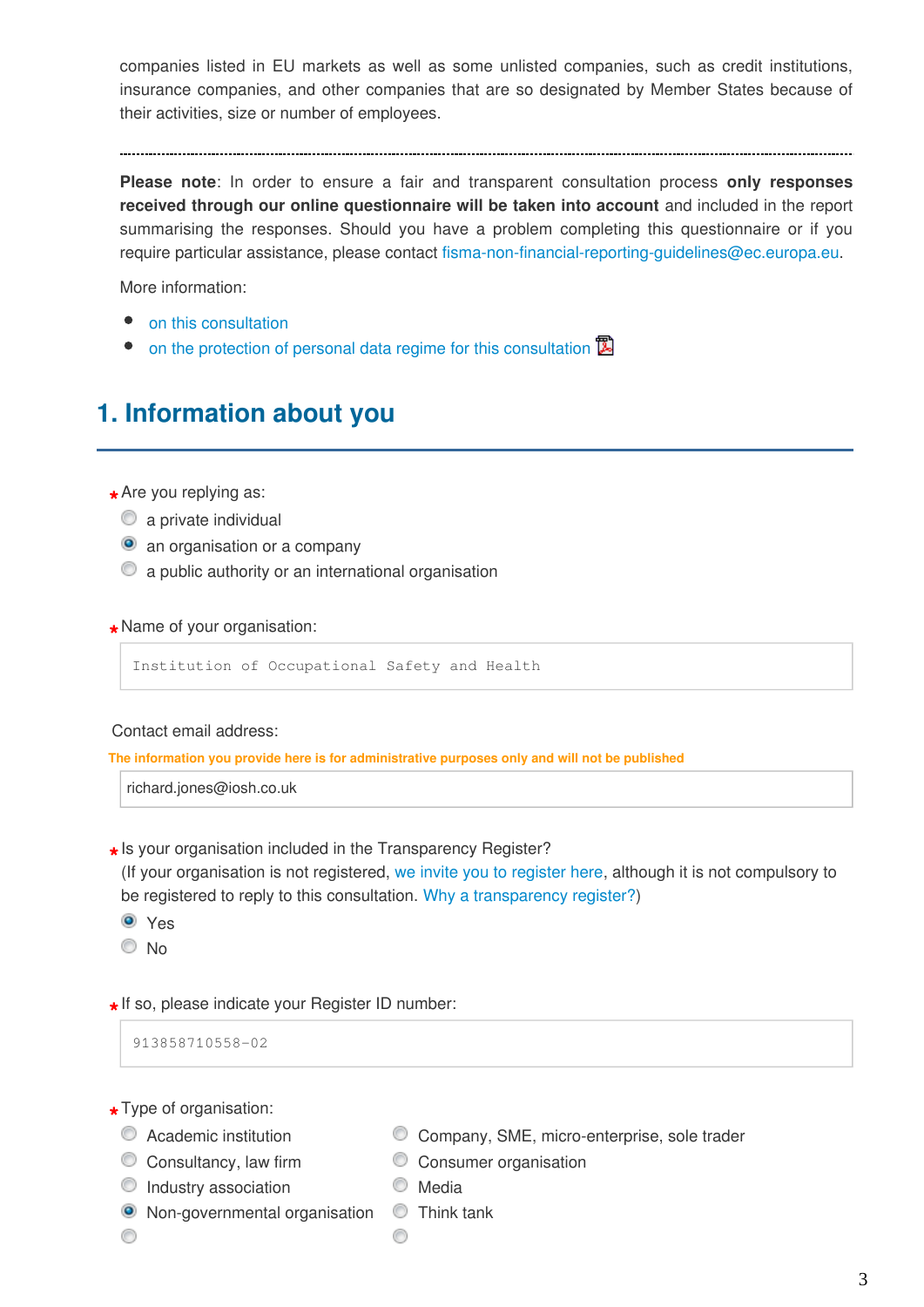**\*** Where are you based and/or where do you carry out your activity?

| United Kingdom |  |  |  |  |  |
|----------------|--|--|--|--|--|
|----------------|--|--|--|--|--|

**\*** Field of activity or sector (*if applicable*):

*at least 1 choice(s)*

- **E** Accounting
- **Auditing**
- $\Box$  Rating agencies
- $\Box$  Banking
- $\Box$  Insurance
- Reporting/Communication
- **Corporate Social Responsibipty/ Sustainabipty**
- Investment management (e.g. hedge funds, private equity funds, venture capital funds, money market funds, securities)
- **V** Other
- $\Box$  Not apppcable

**\*** Please specify your activity field(s) or sector(s):

Charity and professional body

# **Important notice on the publication of responses**

- **\*** Contributions received are intended for publication on the Commission's website. Do you agree to<br>value contribution being published? your contribution being published? ([see specific privacy statement](http://ec.europa.eu/finance/consultations/2016/non-financial-reporting-guidelines/docs/privacy-statement_en.pdf)  $\mathbb{Z}$ )
	- Yes, I agree to my response being published under the name I indicate (*name of your organisation/company/public authority or your name if your reply as an individual*)
	- $\bullet$  No, I do not want my response to be published

## **2. Your opinion**

**For the purposes of this public consultation:**

#### **"The GUIDELINES":**

The non-binding guidelines on methodology for reporting non-financial information that the Commission will prepare in accordance with Article 2 of [Directive 2014/95/EU](http://eur-lex.europa.eu/legal-content/EN/TXT/?uri=CELEX:32014L0095) on disclosure of non-financial and diversity information by certain large undertakings and groups ("the DIRECTIVE").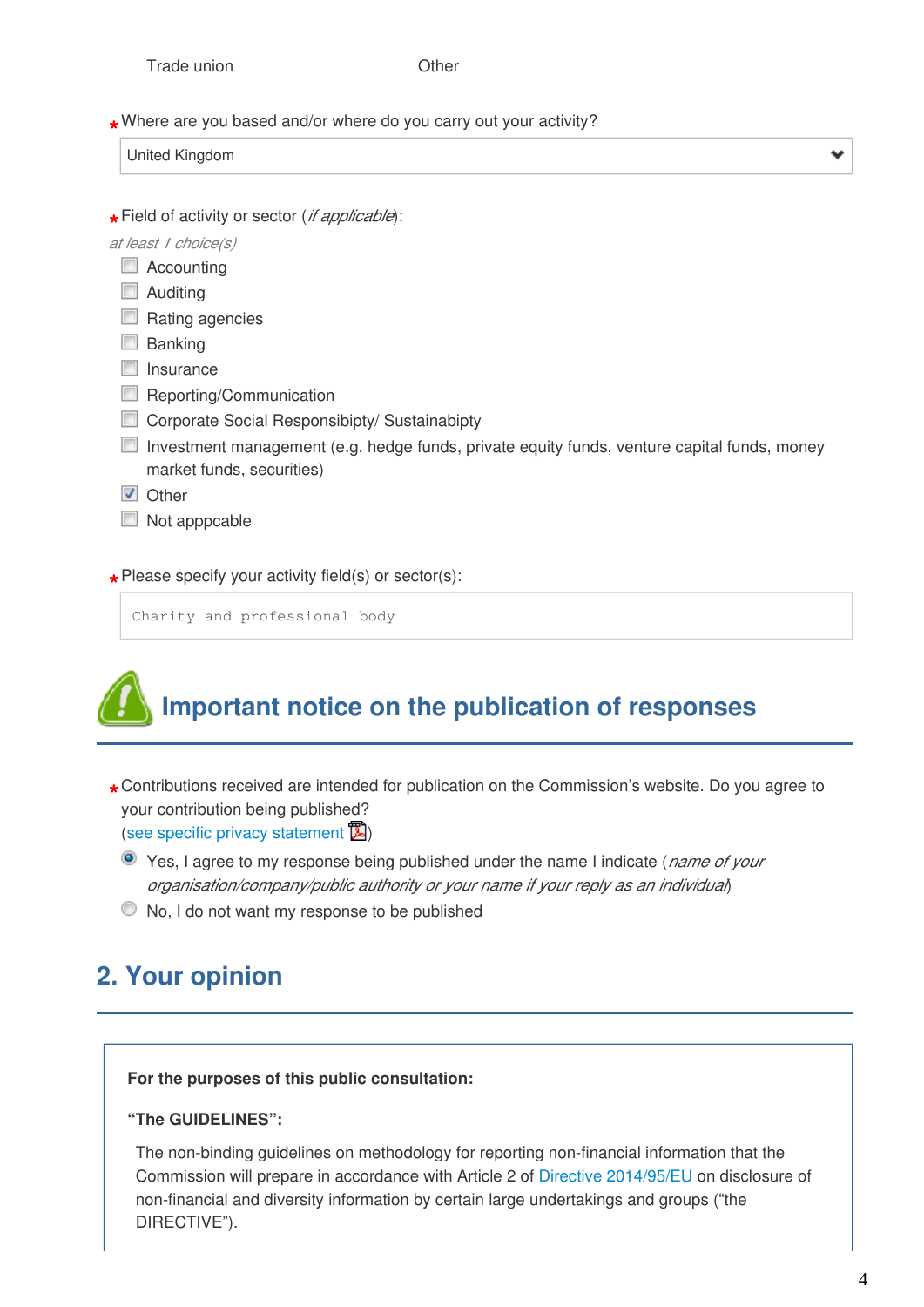**"KPIs":**

Key performance indicators.

## **I. General principles and key attributes of the non-financial information**

Q1. What aspects of disclosure of non-financial information do you think that should be addressed by the GUIDELINES?

|                                          | (least<br>important) | $\overline{2}$ | 3         | $\overline{4}$ | 5         | 6         | 7         | 8         | 9<br>(most<br>important) |
|------------------------------------------|----------------------|----------------|-----------|----------------|-----------|-----------|-----------|-----------|--------------------------|
| $\star$<br>Materiality/Relevance         | ∩                    | ⊙              | ⊙         | ⋒              | ⋒         | ⊙         | ⋒         | ∩         | ۵                        |
| *Usefulness                              | ⊙                    | ⊙              | ⊙         | ⊙              | ⊙         | ⊙         | ⊙         | $\bullet$ | ∩                        |
| *Comparability                           | ⊙                    | ⊙              | ⊙         | ⊙              | $\bullet$ | 0         | ⊙         | ⊙         | ⊙                        |
| *Avoiding undue<br>administrative burden | ∩                    | ⊙              | $\bullet$ | ⋒              | ⊙         | ⊙         | ◉         | ⊙         | ∩                        |
| $\star$<br>Comprehensiveness             | ⋒                    | $\bullet$      | ⊙         | ⋒              | ∩         | ⊙         | ∩         | ⊙         | ∩                        |
| *Fairness and<br>balance                 | ⋒                    | ⊙              | ⊙         | $\bullet$      | ⋒         | ⊙         | ∩         | ⊙         | ⋒                        |
| *Understandability                       | ⊙                    | 0              | 0         | ⊙              | ⊙         | $\bullet$ | ⊙         | 0         | ⊙                        |
| *Reliability                             | ⊙                    | ⊙              | ⊙         | ⊙              | ⊙         | ⊙         | $\bullet$ | ⊙         | ∩                        |
| Other                                    | $\bullet$            | C              | ⊙         | ⋒              | ⊙         | ⊙         | €         | ⊙         | ⋒                        |

Please, order in terms of importance (1 least important, 9 most important)

**\*** Please specify what other aspect of disclosure of non-financial information should be addressed by the GUIDELINES:

The data provided should be meaningful (i.e. tell users something important about the organisation's risk management performance) and use standardised metrics.

Q2. Who should be considered in your opinion the main audience of the non-financial statement?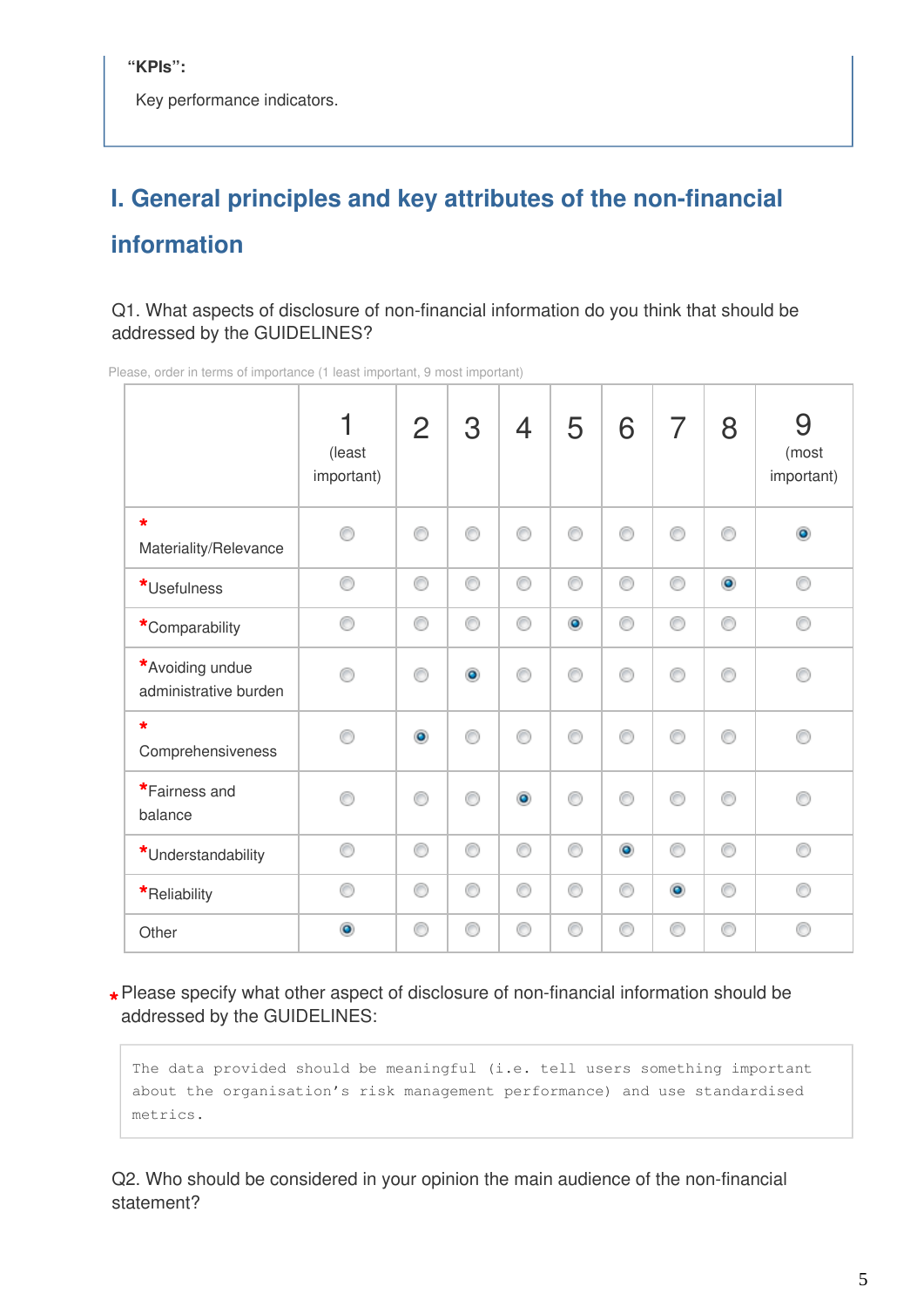Please, check the box of the alternative that you consider more appropriate.

- $\bullet$  The shareholders
- The investment community in a broad sense
- Users of information with an economic interest, such as suppliers, customers, employees, etc.
- All users of information (including consumers, local communities, NGOs, etc.)
- $\circ$  Other

\* Q2.1 Could you please provide a brief explanation on your answer regarding who should be<br>considered the main audience of the new financial statement? considered the main audience of the non-financial statement?

*400 character(s) maximum*

IOSH believes the main audience for the non-financial statement must be all users of the information. The aim should be to provide all relevant stakeholders, including shareholders and investors as appropriate, with a comprehensive picture of company performance. However, the reporting requirements apply to a range of organisations, not all of which have shareholders, so the audience is far wider.

#### Q3. In your opinion, what features make a piece of information relevant (or material) for the purposes of the non-financial statement?

|                                                                         | (least<br>important) | $\overline{2}$ | 3         | 4         | 5 | 6 | (most<br>important) |
|-------------------------------------------------------------------------|----------------------|----------------|-----------|-----------|---|---|---------------------|
| *Useful for the<br>management/directors<br>of the company               |                      | $\circledcirc$ |           |           | ⋒ |   |                     |
| *Relevant for<br>shareholders or<br>investors'<br>decision-making       |                      | ∩              | ∩         | $\bullet$ | ⋒ |   |                     |
| *Relevant for<br>stakeholders in<br>general                             |                      | ⋒              | $\bullet$ |           | ∩ |   |                     |
| *Necessary to<br>understand the<br>impacts of the<br>company's activity |                      |                |           |           | ۰ |   |                     |
| *Necessary to<br>understand the<br>company's                            |                      | ∩              |           |           | ∩ |   |                     |
|                                                                         |                      |                |           |           |   |   |                     |

Please, order in terms of importance (1 least important, 7 most important)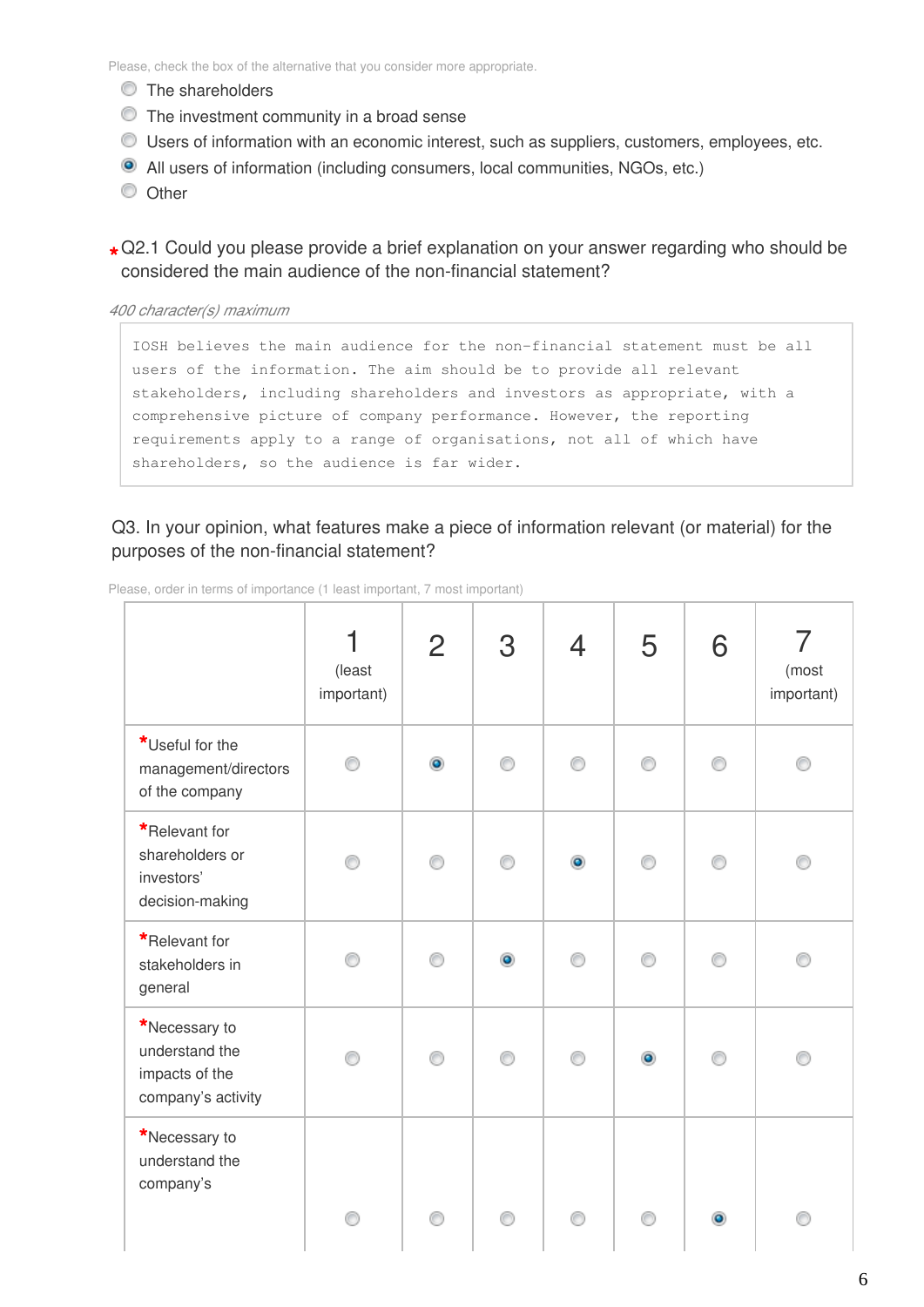| development,<br>performance and<br>position                                   |   |   |   |   |  |
|-------------------------------------------------------------------------------|---|---|---|---|--|
| *Necessary to<br>understand how the<br>company manages<br>non-financial risks | € | ⋒ | € | ⋒ |  |
| Other                                                                         |   |   |   | œ |  |

\* Q3.1 Could you please provide a brief explanation on your answer regarding the features which make a piece of information relevant (or material) for the purposes of the non-financial statement?

*400 character(s) maximum*

IOSH believes information made available must adequately indicate how well an organisation is managing significant non-financial risks. Providing a full picture of the company's development, performance and position, as well as the impacts of its activities, will help inform shareholders, investors and the management / directors in setting the right direction, decision-making and prioritisation.

## **II. Content of the non-binding guidelines**

Q4. Do you think that the GUIDELINES will be more useful for companies and users if they set out general principles and key ideas or if they put forward solutions in a detailed manner, including on specific sectoral issues?

|                                                                                                                                        | $\mathcal{P}$ | 3 | 5 | No<br>opinion |
|----------------------------------------------------------------------------------------------------------------------------------------|---------------|---|---|---------------|
| $\star$<br>Please, indicate on a scale from 1 to<br>5<br>(1 geared towards general principles, 5 high<br>level of detail/prescription) |               |   |   |               |

**\*** Q4.1 Could you please provide a brief explanation on your answer regarding whether the<br>CUPELINES will be mare useful far companies and users if they ast out general principle GUIDELINES will be more useful for companies and users if they set out general principles and key ideas or if they prescribe solutions in a detailed manner, including on specific sectoral issues?

*400 character(s) maximum*

IOSH believes a combination of general principles and some specific examples will help those who are unfamiliar with non-financial reporting.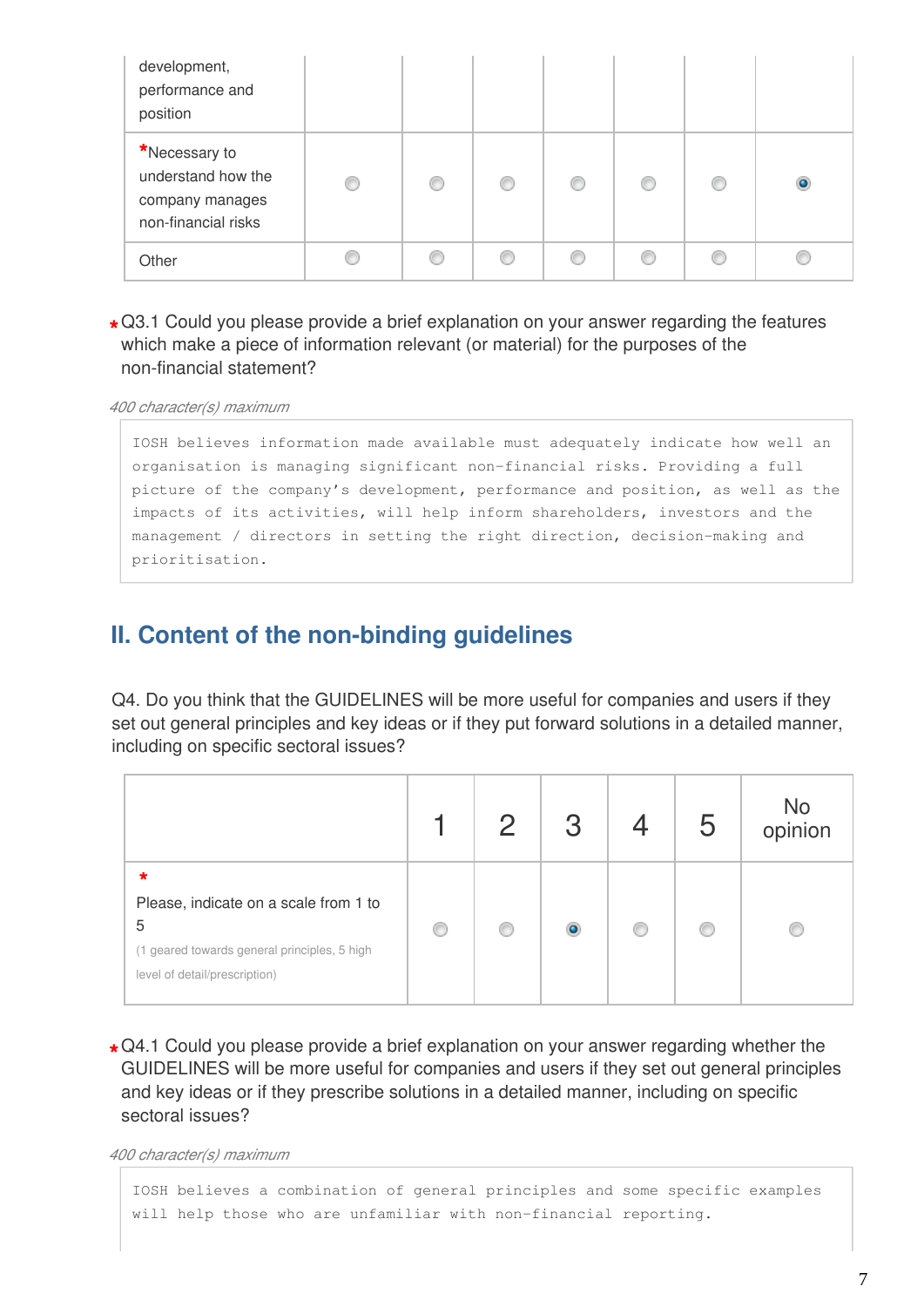Q5. Please, provide a brief description of how you think that the following matters should be treated in the GUIDELINES, including as appropriate how they should be defined and described:

#### a. Business model:

*400 character(s) maximum*

Should cover: 1. Sub-contracting and complex supply chains 2. Extended or complex employment relationships (e.g. agency or outsourced workers) 3. Labour recruiters in supply chains (labour brokers, recruiter-induced vulnerability with deception and debt-bondage) 4. High flexibility and low profit margins (rapid turnaround, excessive hours and forced overtime)

#### b. Policies:

#### *400 character(s) maximum*

Guidance should be provided on the following: procurement policy; migrant labour policy; child protection policy; supplier code of conduct; ethical recruitment policy; anti-modern slavery policy; and whistleblowing policy.

#### c. Due diligence process:

#### *400 character(s) maximum*

Should include the UN Guiding Principles on Business and Human Rights due diligence process "…to identify, prevent, mitigate and account for how they [companies] address their adverse human rights impacts." It includes: "…assessing actual and potential human rights impacts; integrating and acting upon the findings; tracking responses; and communicating about how impacts are addressed."

#### d. Business relationships:

#### *400 character(s) maximum*

Should examine direct operations, supply chain and other business relationships to address risks to people. There should be mapping of supply chains, functions and operations (including country-specific data). In the highest risk countries, businesses should consult at-risk stakeholders. And, to obtain supplier data beyond the first tier, include as contractual requirements in business dealings.

e. Key performance indicators –KPIs: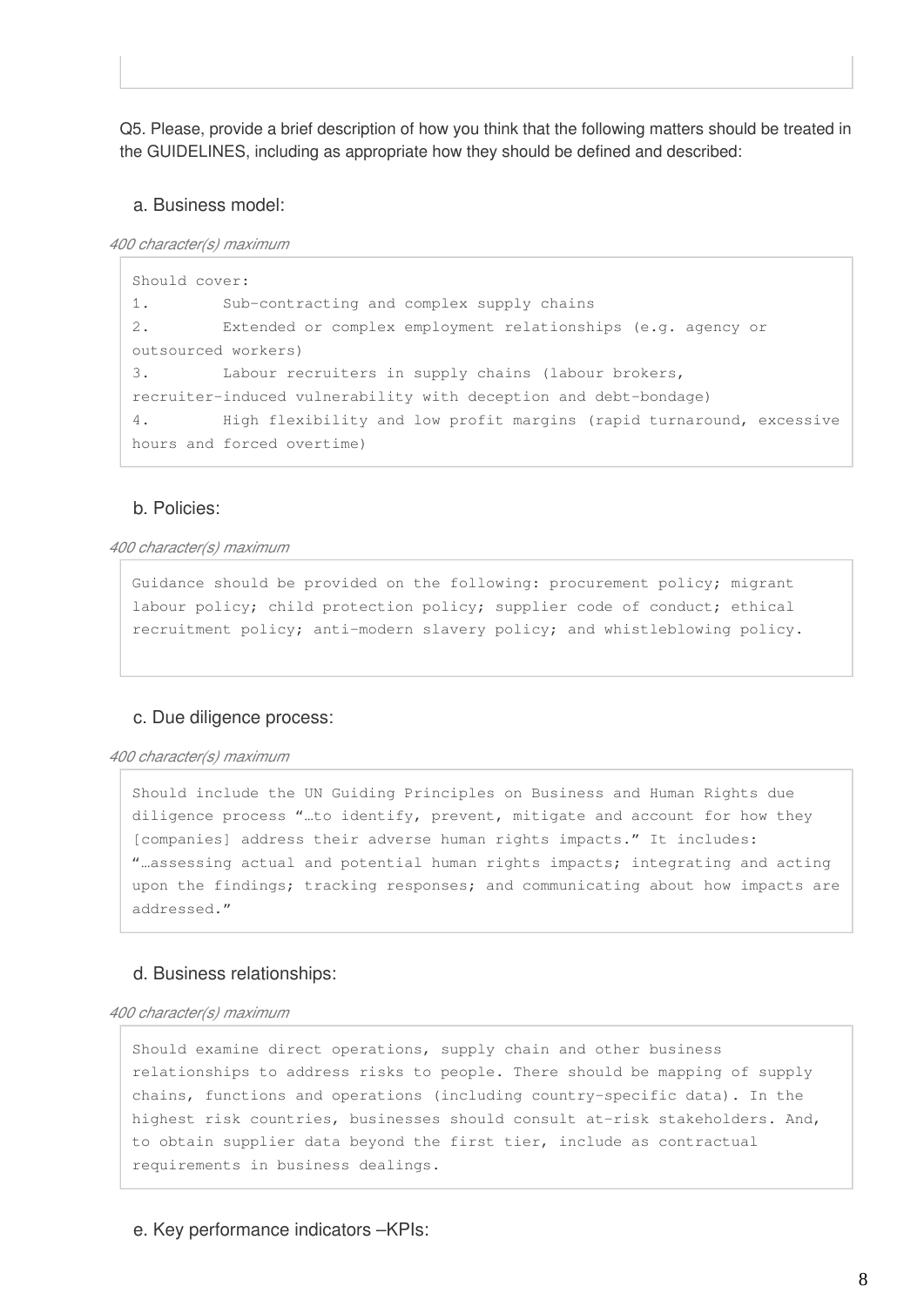Should cover standardised health and safety performance indicators, which need to be both 'leading' (measurement of activities intended to prevent health and safety failures) and 'lagging' (measures of undesired consequences of inadequate health and safety). CSHS has produced some examples in its paper 'The Accounting Revolution…' (see 'additional information').

#### f. Outcome of policies:

#### *400 character(s) maximum*

Should cover setting SMART objectives for policies and monitoring and reporting on their delivery. For example, health and safety policies should be supported by improvement targets and performance indicators to check on progress. The application and efficacy of policies should also be checked during management review and inspection, audit and investigation.

#### g. Principal risks:

#### *400 character(s) maximum*

Should cover a risk assessment and evaluation process based on a combination of likelihood and severity, informed by horizon scanning, STEEPLE and SWOT analysis, together with human rights due diligence and supply chain mapping. As well as seeking to avoid human suffering, organisations will also seek to avoid business disruption and reputational loss from health and safety failure.

#### h. Impact of the activity:

#### *400 character(s) maximum*

Should cover how organisations can monitor the impact of their activities on people. IOSH is keen that this includes the impact on the health and safety of workers, those in supply chains, and others who may be affected (e.g. visitors to the workplace, passers-by, local community). This should involve both proactive and reactive monitoring and the use of leading and lagging indicators.

#### i. Adverse impacts:

#### *400 character(s) maximum*

Should cover monitoring for adverse impacts on people, business operations and corporate reputation from the organisation's activities. Failure data should be regularly evaluated on work-related sickness absence, injuries, illness and deaths, together with significant near-miss incidents. Workers and other stakeholders' views on health and safety should be regularly gathered and concerns addressed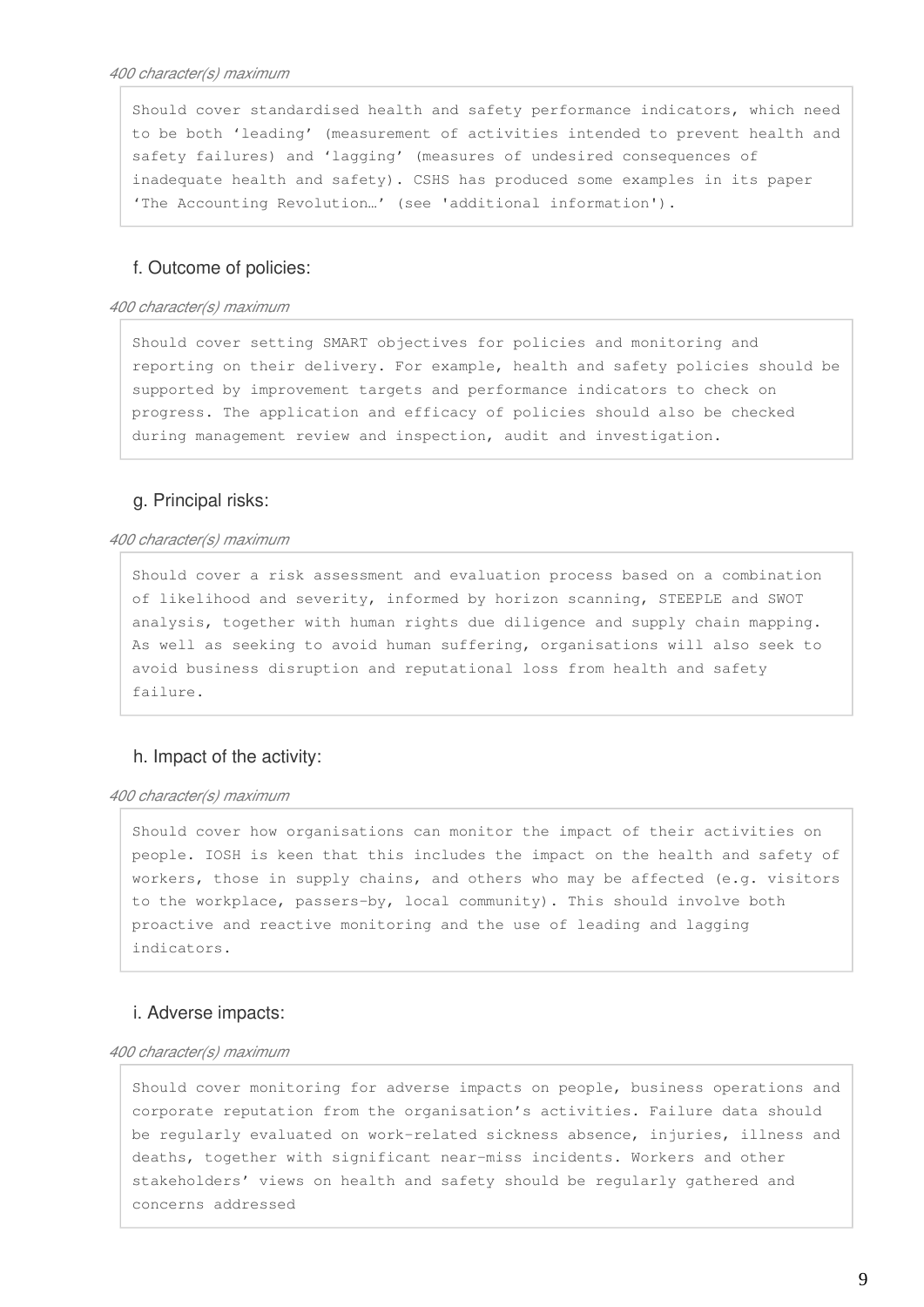#### j. Information omitted in exceptional cases where disclosure would be seriously prejudicial:

*400 character(s) maximum*

Guidance should be provided that cites examples of what is (and is not) an exceptional case. Organisations should also be given an indication of how they should explain data omissions to their stakeholders such as what type of rationale should be provided and how much detail is required.

#### Q6. How do you think that the GUIDELINES should approach the disclosure of key performance indicators (KPIs)?

*between 2 and 2 answered rows*

|                                                                                                                                                                       | (best<br>option) | 2<br>(second<br>preferred<br>option) |
|-----------------------------------------------------------------------------------------------------------------------------------------------------------------------|------------------|--------------------------------------|
| The GUIDELINES should highlight key principles on how to disclose relevant<br>KPIs and complementariness with narrative and/or financial information as<br>applicable |                  |                                      |
| The GUIDELINES should make reference to KPIs proposed by other<br>frameworks where addressing concrete matters or issues                                              |                  |                                      |
| The GUIDELINES should include a comprehensive list of KPIs, general and<br>sectoral                                                                                   |                  |                                      |
| The GUIDELINES should provide flexibility for companies to exercise<br>judgement in deciding what KPIs should be included in their disclosures                        |                  |                                      |
| Other                                                                                                                                                                 |                  |                                      |

\* Q6.1 Could you please provide a brief explanation on your answer regarding how you think<br>the CUIDELINES should enargoeb the disclosure of loving the manneau indicators (KBIa)? the GUIDELINES should approach the disclosure of key performance indicators (KPIs)?

*400 character(s) maximum*

IOSH believes it is important to explain the principles (including that data should cover significant health and safety issues and be meaningful, comparable, verified and use standardised leading and lagging performance indicators) so that reporters can apply them. It is also helpful to refer to recognised frameworks that have been tried and tested and that users may already be familiar with.

Q7. Do you think that the GUIDELINES should include guidance on specific sectoral issues such as responsible supply chain management of conflict minerals?

| 4<br>n<br>$\Delta$ | 5 | opinion |  |
|--------------------|---|---------|--|
|--------------------|---|---------|--|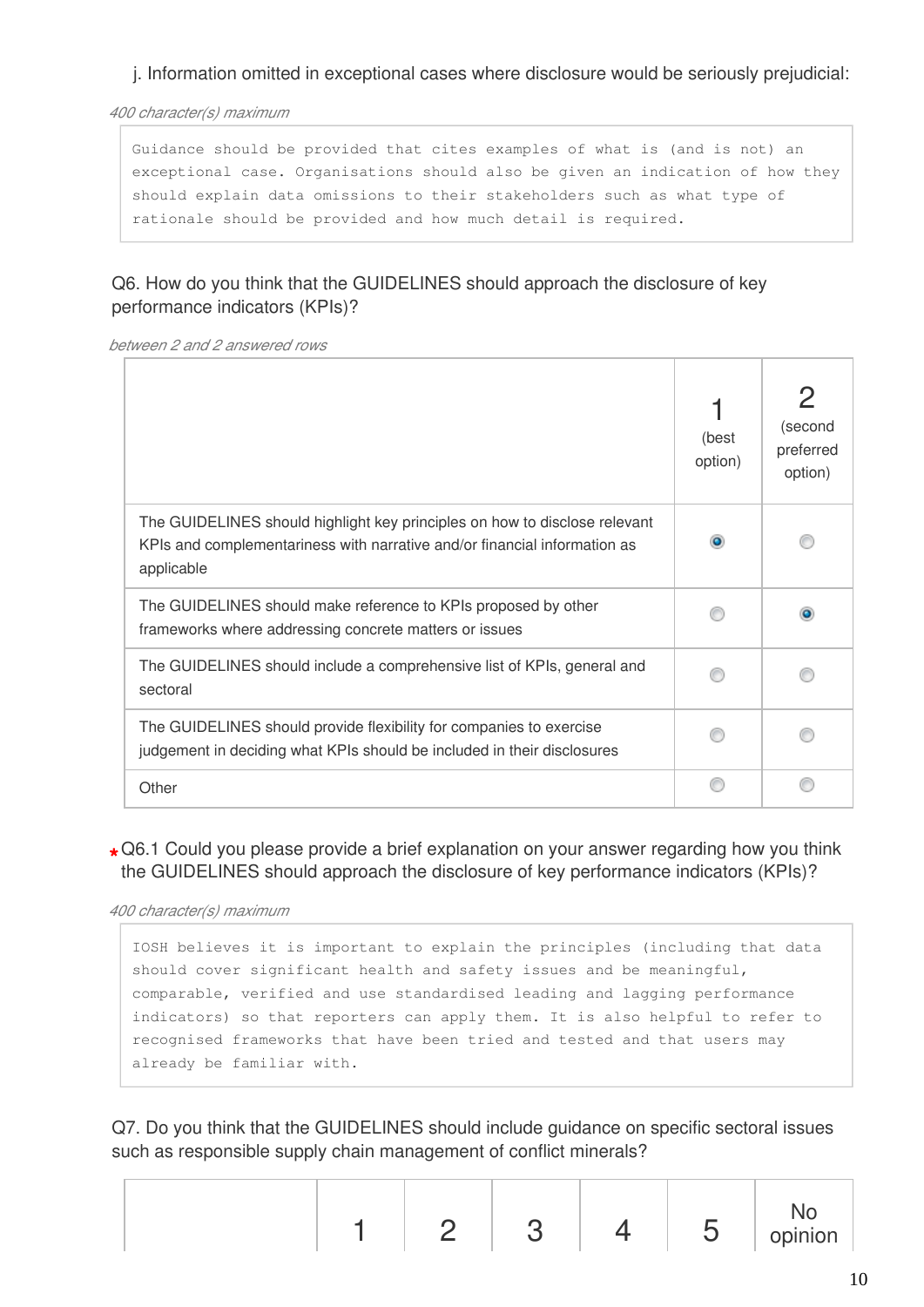| *                           |   |  |  |  |
|-----------------------------|---|--|--|--|
| Please, indicate on a       |   |  |  |  |
| scale from 1 to 5           |   |  |  |  |
| (1 geared towards general   | w |  |  |  |
| principles, 5 high level of |   |  |  |  |
| detail/prescription)        |   |  |  |  |
|                             |   |  |  |  |

**\*** Q7.1 Could you please provide a brief explanation on your answer regarding whether the GUIDELINES should include guidance on specific sectoral issues such as responsible supply chain management of conflict minerals?

*400 character(s) maximum*

IOSH believes it would be helpful to include a combination of key principles, supported by sectoral issues including supply chain management and 'conflict minerals'. The model here could be the Corporate Human Rights Benchmark which highlights specific sector risks such as in agriculture, apparel and extractives and intends to add to these sectors in future.

### **III. Interaction with other frameworks and other aspects**

Q8. How do you think that the GUIDELINES should relate to existing national, international or other EU-based frameworks (such as UN Global Compact, the UN Guiding Principles on Business and Human Rights, OECD guidelines for multinational enterprises, the ILO Tripartite Declaration of principles concerning multinational enterprises and social policy, EMAS, etc.)?

Please, order in line with your views (1 least in line, 6 most in line)

|                                                                                                                                                                            | (least<br>in line) | $\mathbf{2}$ | 3 | 5 | 6<br>(most<br>in line) |
|----------------------------------------------------------------------------------------------------------------------------------------------------------------------------|--------------------|--------------|---|---|------------------------|
| *The GUIDELINES should include<br>detailed solutions and be an exhaustive<br>document in a way that could make<br>unnecessary for companies the use of<br>other guidelines |                    |              |   |   |                        |
| *The GUIDELINES should be<br>complementary to other frameworks                                                                                                             |                    |              |   |   |                        |
| *The GUIDELINES should make<br>reference to other frameworks where<br>addressing concrete matters or specific<br>issues                                                    |                    |              |   |   |                        |
|                                                                                                                                                                            |                    |              |   |   |                        |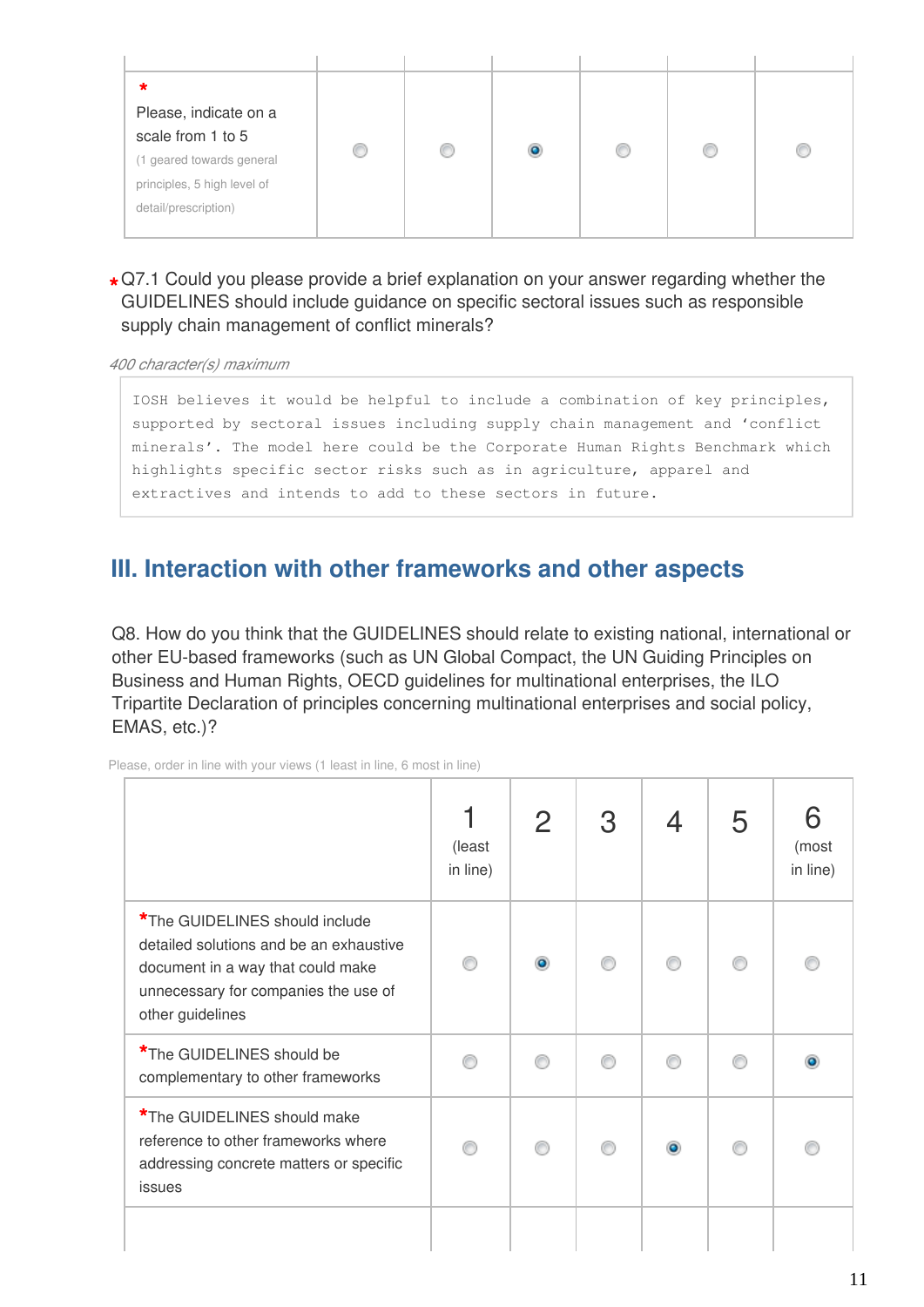| *The GUIDELINES should get general<br>inspiration from other frameworks                                                                      |  |  |  |
|----------------------------------------------------------------------------------------------------------------------------------------------|--|--|--|
| *The GUIDELINES should explain how<br>content produced in the context of other<br>frameworks could be used in the<br>non-financial statement |  |  |  |
|                                                                                                                                              |  |  |  |

## **\*** Please specify what other approach you would advocate:

IOSH is working to help ensure transparency on health and safety risk management performance across operations and supply chains. We advocate the use of meaningful and comparable data; standardised leading and lagging performance metrics; and that significant health and safety risk management data is externally verified and presented in a combined or integrated report.

#### \* Q8.1 Could you please provide a brief explanation on your answer regarding how you think<br>the CUIDELINES should relate to evisting patienal, international ar ather EU beacd the GUIDELINES should relate to existing national, international or other EU-based frameworks?

*400 character(s) maximum*

IOSH believes it would be helpful to accommodate reporting organisation that are already using recognised frameworks and stakeholders who are used to such reporting methods, providing these frameworks adequately cover health and safety performance. This would also help to avoid 'reinventing the wheel'.

**\*** Q9. Do you think that when preparing the GUIDELINES only the companies included in the<br>cases of the DIRECTIVE should be considered, at that the interacte share textistics and/at scope of the DIRECTIVE should be considered, or that the interests, characteristics and/or requirements of other companies that prepare management reports should be taken into account as well?

Please, check the box of the alternative that you consider most appropriate.

- Specific to the requirements of the companies under scope of the DIRECTIVE
- Consider all large companies
- Consider all companies
- Focus on the requirements of the companies under the scope of the DIRECTIVE, but also propose best practice for other companies that prepare management reports
- **\*** Q9.1 Accordingly, do you think that the content of the guidelines should be different according to the targeted companies? Could you please provide a brief explanation?

*400 character(s) maximum*

Yes. IOSH believes the content should be different, reflecting the needs of the targeted organisations. This will involve consulting them and providing case studies and examples relevant to their situations.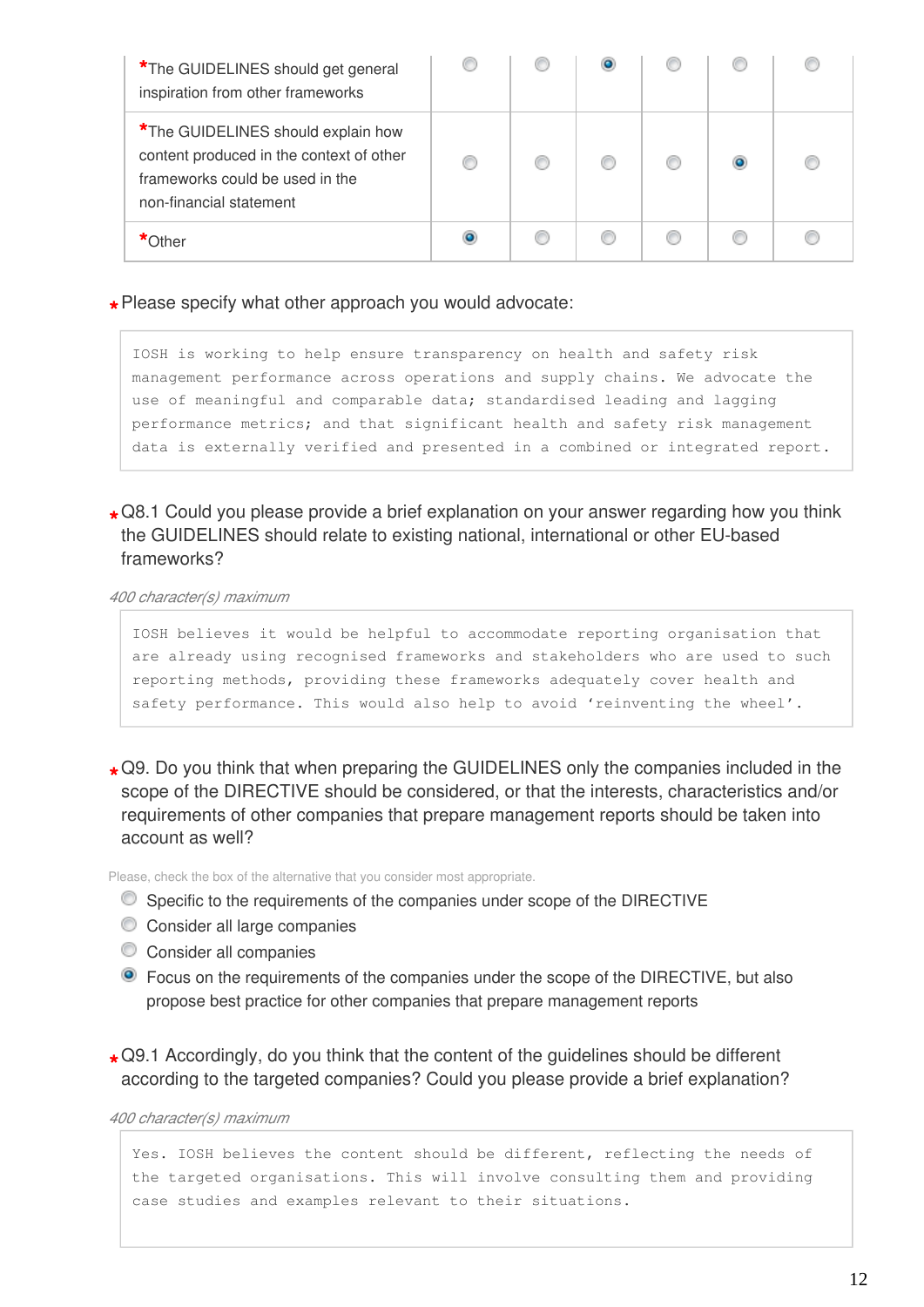#### Q10. Does your company disclose annually relevant non-financial information?

Please, check the box of the alternative that you consider most appropriate.

- Yes
- © No
- Don't know / no opinion / not relevant

## **IV. Disclosures related to board diversity policy**

\* Q11. Should the GUIDELINES provide more clarity on what companies should disclose as regards their board diversity?

Please, check the box of the alternative that you consider most appropriate.

**O** Yes

- $\odot$  No
- Don't know / no opinion / not relevant
- **\*** Q11.1 Could you please provide a brief explanation on your answer regarding whether the GUIDELINES should provide more clarity on what companies should disclose as regards their board diversity policy?

*400 character(s) maximum*

```
IOSH fully supports diversity and inclusivity at work. We understand from a
recent 'call for views' from the UK Government (BIS) titled 'The Non-Financial
Reporting Directive - a call for views on effective reporting alongside
proposals to implement EU requirements', that some companies would welcome
clearer definitions regarding diversity reporting requirements (see additional
information).
```
## **3. Additional information**

Please, upload, as needed, any relevant document or information that you consider useful for the purposes of this consultation.

In doing so, you are invited to take into account the content of recital 7 of the [DIRECTIVE](http://eur-lex.europa.eu/legal-content/EN/TXT/?uri=CELEX:32014L0095):

"*Where undertakings are required to prepare a non-financial statement, that statement should contain, as regards environmental matters, details of the current and foreseeable impacts of the undertaking's operations on the environment, and, as appropriate, on health and safety, the use of renewable and/or non-renewable energy, greenhouse gas emissions, water use and air pollution. As regards social and employee-related matters, the information provided in the statement may concern the actions taken to ensure gender equality, implementation of fundamental conventions of the International Labour Organisation, working conditions, social dialogue, respect for the right of workers to be informed and consulted, respect for trade union rights, health and safety at work and the dialogue with local*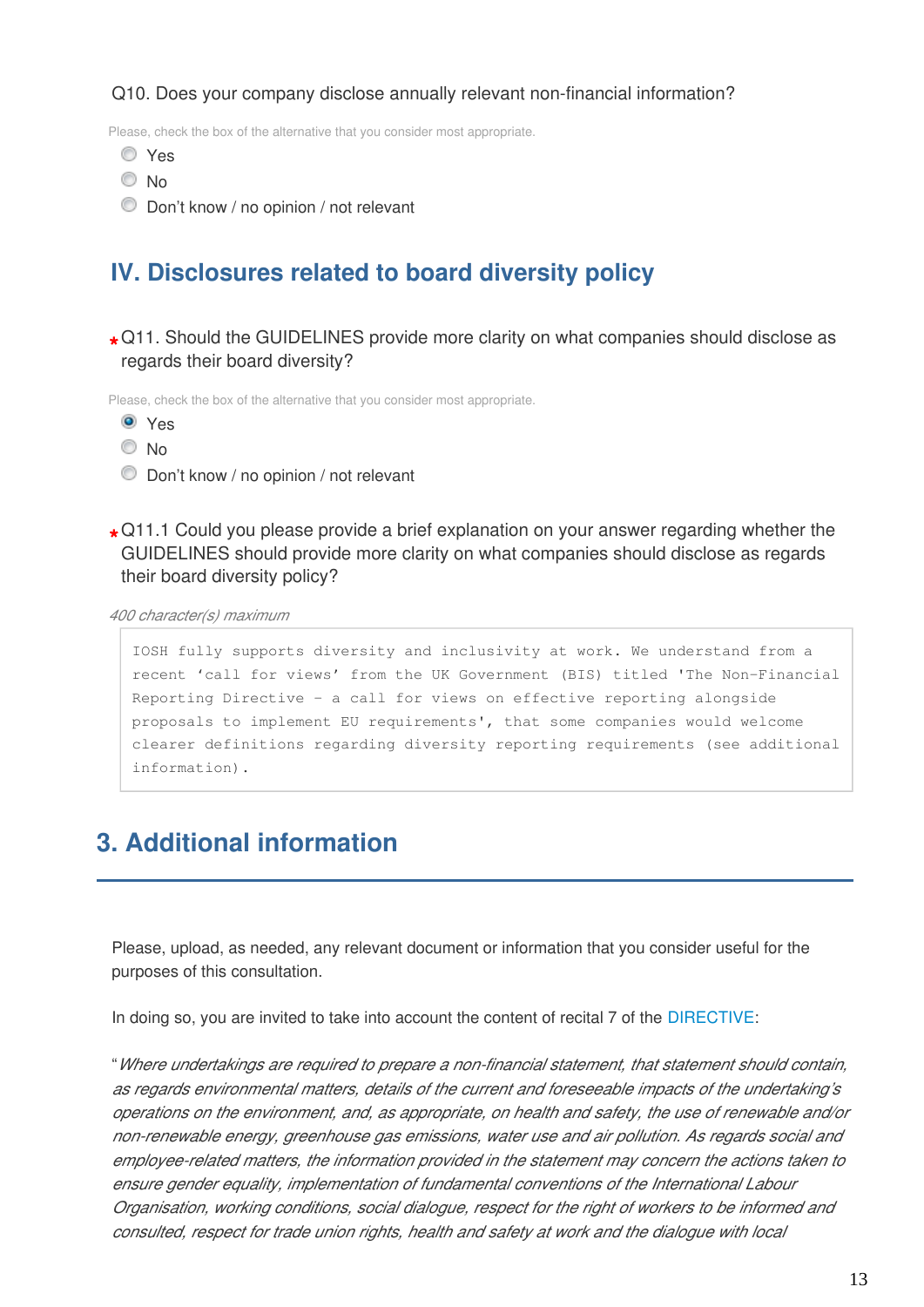*communities, and/or the actions taken to ensure the protection and the development of those communities. With regard to human rights, anti-corruption and bribery, the non-financial statement could include information on the prevention of human rights abuses and/or on instruments in place to fight corruption and bribery*".

8c82d523-796a-4ef2-b5d8-c41ac96ebb9c/IOSH\_response\_to\_consultation\_on\_EC\_guildelines\_on\_non-fi

Useful links [Consultation details](http://ec.europa.eu/finance/consultations/2016/non-financial-reporting-guidelines/index_en.htm) [\(http://ec.europa.eu/finance/consultations/2016/non-financial-reporting-guidelines/index\\_en.htm\)](http://ec.europa.eu/finance/consultations/2016/non-financial-reporting-guidelines/index_en.htm) [Consultation document](http://ec.europa.eu/finance/consultations/2016/non-financial-reporting-guidelines/docs/consultation-document_en.pdf) [\(http://ec.europa.eu/finance/consultations/2016/non-financial-reporting-guidelines/docs/consultation-document\\_en.pdf\)](http://ec.europa.eu/finance/consultations/2016/non-financial-reporting-guidelines/docs/consultation-document_en.pdf) [Specific privacy statement](http://ec.europa.eu/finance/consultations/2016/non-financial-reporting-guidelines/docs/privacy-statement_en.pdf) [\(http://ec.europa.eu/finance/consultations/2016/non-financial-reporting-guidelines/docs/privacy-statement\\_en.pdf\)](http://ec.europa.eu/finance/consultations/2016/non-financial-reporting-guidelines/docs/privacy-statement_en.pdf)

[More on the Transparency register \(http://ec.europa.eu/transparencyregister/public/homePage.do?locale=en\)](http://ec.europa.eu/transparencyregister/public/homePage.do?locale=en)

**Contact** 

 $\blacksquare$  fisma-non-financial-reporting-guidelines@ec.europa.eu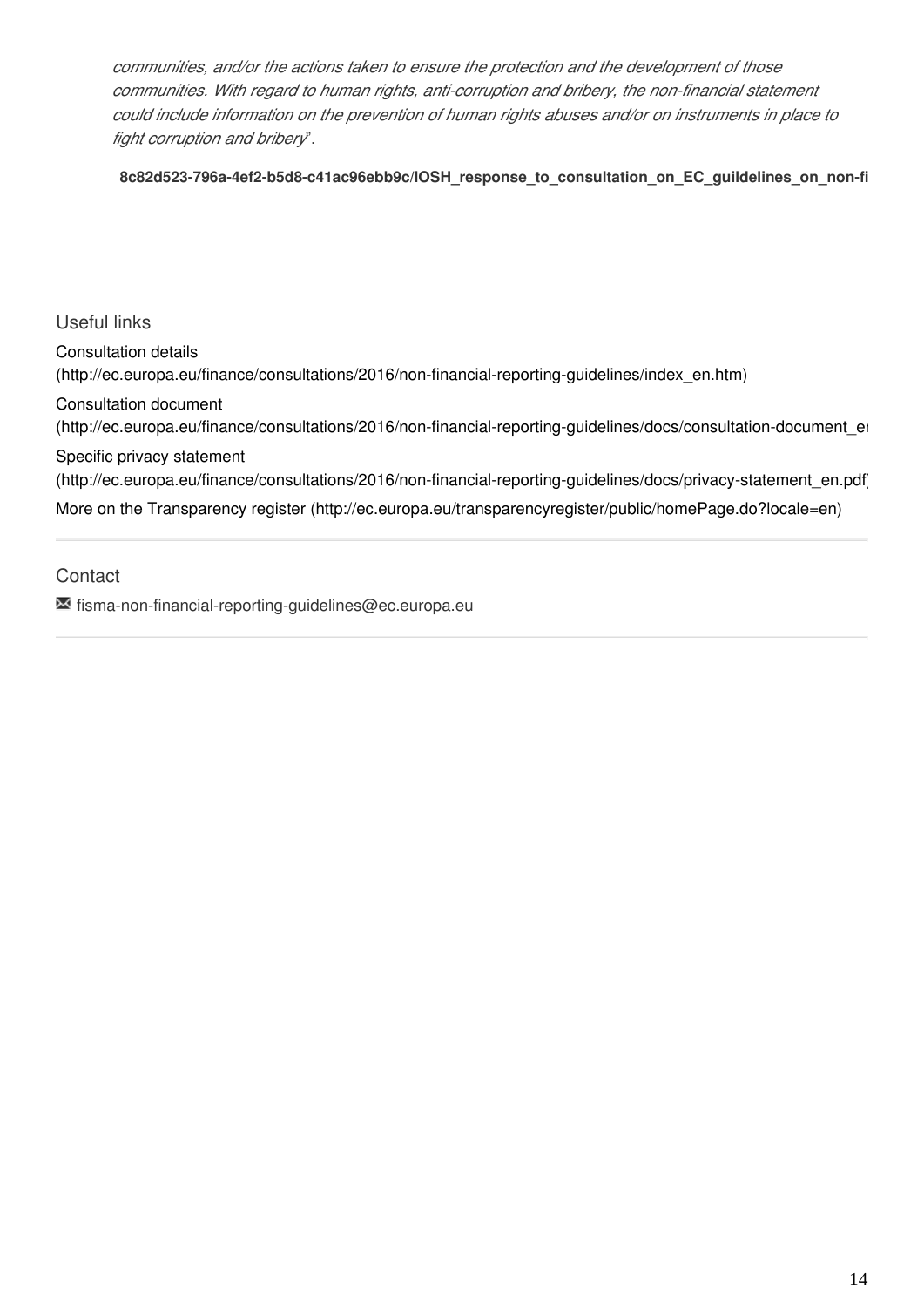

**IOSH response to the consultation on** *Non-binding guidelines for reporting of non-financial information by companies* **from the European Commission**

#### **Additional information**

#### **References**

IOSH would like to suggest the following documents for reference:

- Center for Safety and Health Sustainability. *The Accounting Revolution and the New Sustainability: Implications for the OSH Professional*. Des Plaines: CSHS, 2015. [www.centershs.org/assets/docs/CSHS\\_2015\\_Accounting\\_Revolution\\_and\\_the\\_New\\_Sustainability.pdf](http://www.centershs.org/assets/docs/CSHS_2015_Accounting_Revolution_and_the_New_Sustainability.pdf)
- CORE coalition. *Beyond compliance: Effective reporting under the Modern Slavery Act*. London: CORE coalition, 2016. [http://corporate-responsibility.org/wp](http://corporate-responsibility.org/wp-content/uploads/2016/03/CSO_TISC_guidance_final_digitalversion_16.03.16.pdf)[content/uploads/2016/03/CSO\\_TISC\\_guidance\\_final\\_digitalversion\\_16.03.16.pdf](http://corporate-responsibility.org/wp-content/uploads/2016/03/CSO_TISC_guidance_final_digitalversion_16.03.16.pdf)
- Corporate Human Rights Benchmark. *Corporate Human Rights Benchmark Pilot Methodology 2016*. London: CHRB, 2016. [http://business-humanrights.org/sites/default/files/CHRB\\_report\\_06\\_singles.pdf](http://business-humanrights.org/sites/default/files/CHRB_report_06_singles.pdf)
- Department for Business Innovation and Skills. *The Non-Financial Reporting Directive: A call for views on effective reporting alongside proposals to implement EU requirements*. London: BIS, 2016. [www.gov.uk/government/uploads/system/uploads/attachment\\_data/file/500760/BIS-16-35-non-financial](http://www.gov.uk/government/uploads/system/uploads/attachment_data/file/500760/BIS-16-35-non-financial-reporting-directive-consultation-February-2016.pdf)[reporting-directive-consultation-February-2016.pdf](http://www.gov.uk/government/uploads/system/uploads/attachment_data/file/500760/BIS-16-35-non-financial-reporting-directive-consultation-February-2016.pdf)
- IOSH. *IOSH response to The Non-Financial Reporting Directive: A call for views on effective reporting alongside proposals to implement EU requirements* (Department for Business Innovation and Skills). Wigston: IOSH, 2016.
- IOSH. *Reporting Performance*. Wigston: IOSH, 2015. [www.iosh.co.uk/performance](http://www.iosh.co.uk/performance)
- The Home Office. *Transparency in Supply Chains etc. A practical guide*. London: The Home Office, 2015. [www.gov.uk/government/uploads/system/uploads/attachment\\_data/file/471996/Transparency\\_in\\_Supply\\_Chai](http://www.gov.uk/government/uploads/system/uploads/attachment_data/file/471996/Transparency_in_Supply_Chains_etc__A_practical_guide__final_.pdf) ns\_etc\_\_A\_practical\_quide\_\_final\_.pdf
- United Nations. *UN Guiding Principles on Business and Human Rights*. New York: UN, 2011. [www.ohchr.org/Documents/Publications/GuidingPrinciplesBusinessHR\\_EN.pdf](http://www.ohchr.org/Documents/Publications/GuidingPrinciplesBusinessHR_EN.pdf)
- United Nations. *UN Guiding Principles Reporting Framework*. New York: UN, 2015. [www.ungpreporting.org/](http://www.ungpreporting.org/)

#### **For further information contact**:

Richard Jones, Head of Policy and Public Affairs IOSH The Grange, Highfield Drive Wigston Leicestershire LE18 1NN Tel: 0116 257 3149 Email: [richard.jones@iosh.co.uk](mailto:richard.jones@iosh.co.uk)

15 April 2016